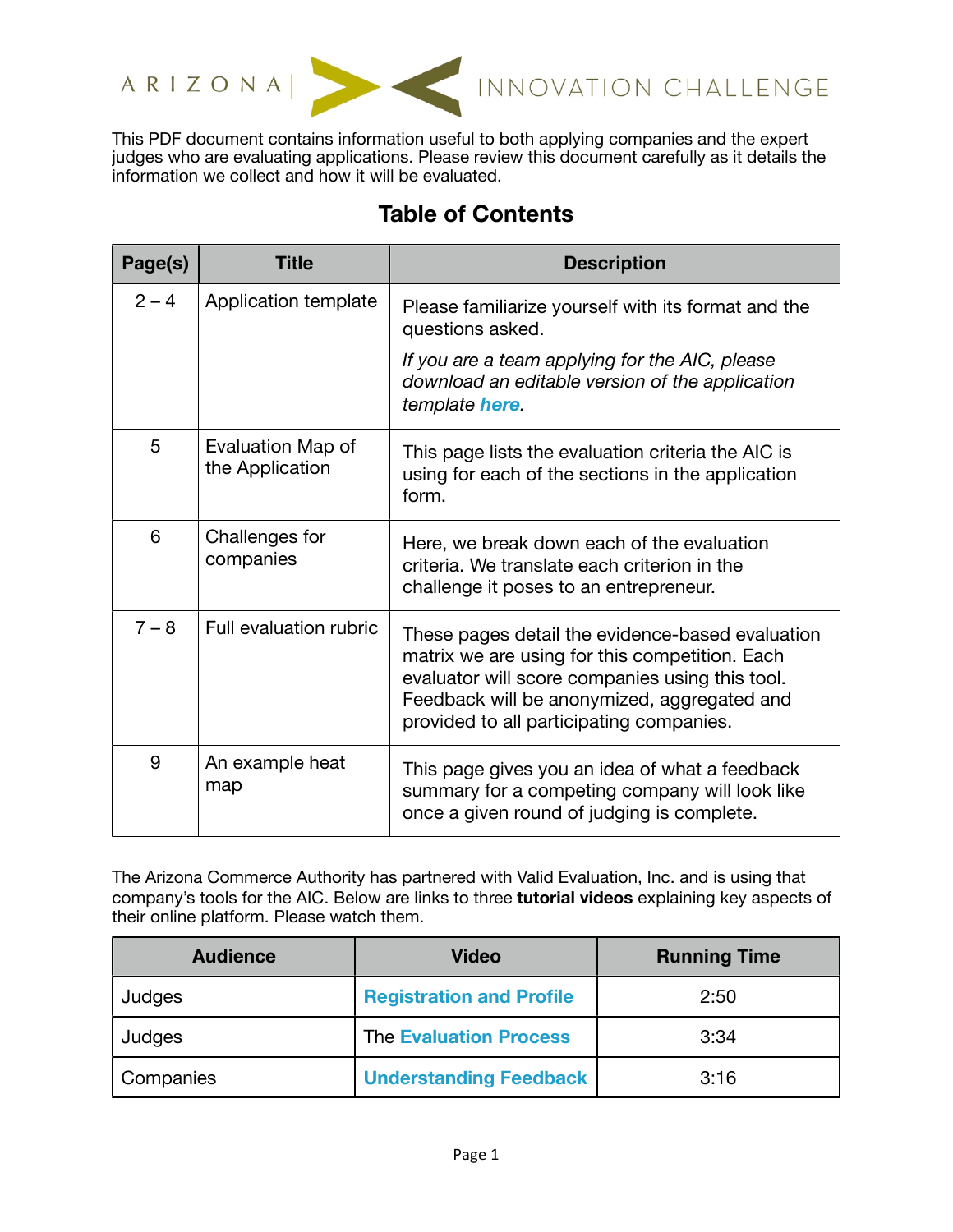# **Instructions**

- Due by **Friday, March 27, 2015 at 3:00pm Arizona Time (AZ).**
- $\checkmark$  Entries that do not comply with these instructions will not be accepted. Please read carefully!
- $\checkmark$  The information that you provide on this application must be information that is defined as non-sensitive by your business.
- Complete this entire entry form using a **10‐point font size**. Do not change this document's margins or alter its format.
- **Your completed document must be no more than three (3) total pages:** This Company Profile page is the first page. These instructions should remain *intact* with the fields below filled out accordingly. Only the final two pages of your submitted application will have your responses to Parts 1 through 6.
- Parts 1 ‐ 6 below must be contained on a **maximum of two pages**. You may change the relative sizes of the boxes' lengths, but you must write your responses within the provided template.
- $\checkmark$  The bolded, black text in each of the boxes for parts 1 through 6 are clarifying questions and content suggestions. We understand that you may not have answers to all the questions, but more complete applications tend to get better evaluations. If you wish, you may delete this bolded, black text in parts 1 through 6 as you fill in the application.
- $\checkmark$  Save this file as a PDF (an option in Microsoft Word's save-as window). Please title your file **"companyname\_AIC\_Spring\_15.pdf."**
- **To submit:** Beginning Monday, February 23,2015, visit *www.AZInnovationChallenge.com*, go to the "Apply" section, then go to the "Application – Download & Submission" page. After reading the Submission section, click the "Submit Application" button near the bottom of that page. From there, you will fill out company profile information, upload your document, and complete the submission process, which will also include setting up an account for our online administration and evaluation system. Plan for at least 30 minutes to complete the submission process.
- $\checkmark$  Submissions outside of above guidelines will not be accepted.

## **Company Profile**

| <b>Basic Information</b> |  |  |  |
|--------------------------|--|--|--|
| <b>Company Name</b>      |  |  |  |
| <b>Contact Name</b>      |  |  |  |
| <b>Company Website</b>   |  |  |  |
| URL of optional 5-minute |  |  |  |
| video submission         |  |  |  |

| Sector (mark only one) |                                |  |  |  |
|------------------------|--------------------------------|--|--|--|
|                        | <b>Advanced Materials</b>      |  |  |  |
|                        | <b>Advanced Manufacturing</b>  |  |  |  |
|                        | Aerospace / Defense            |  |  |  |
|                        | <b>Bio &amp; Life Sciences</b> |  |  |  |
|                        | Cleantech / Renewable Energy   |  |  |  |
|                        | IT - Hardware                  |  |  |  |
|                        | IT - Software                  |  |  |  |

Type an "x" in the left column of the above table that most closely matches your industry sector.

| <b>Funding History</b>                        |                                                            | <b>Funding Needs</b>                          |            |  |
|-----------------------------------------------|------------------------------------------------------------|-----------------------------------------------|------------|--|
| Founders (include hard cash investments only) | $$$ xxx,xxx<br>What dollar amount of outside equity do you |                                               |            |  |
| Friends and Family                            | \$ xxx,xxx                                                 | anticipate needing in the next 18 months?     | \$ xxx,xxx |  |
| Grant funding                                 | \$ xxx,xxx                                                 | Current funding request from the Arizona      |            |  |
| Professional investor equity                  | $$$ xxx, xxx                                               | Innovation Challenge (\$100,000 to \$250,000) | \$ xxx,xxx |  |
| Bank or professional investor debt            | $S$ xxx, xxx                                               |                                               |            |  |
| Total cash funding to date                    | $\mathsf{S}$ xxx, xxx                                      |                                               |            |  |

| Other profile questions                                          |  |  |
|------------------------------------------------------------------|--|--|
| Affiliated university, accelerator and/or incubator, if any:     |  |  |
| Legal form of company? (e.g. C-corp., S-corp., LLC, Partnership) |  |  |
| Intellectual property protection, if any                         |  |  |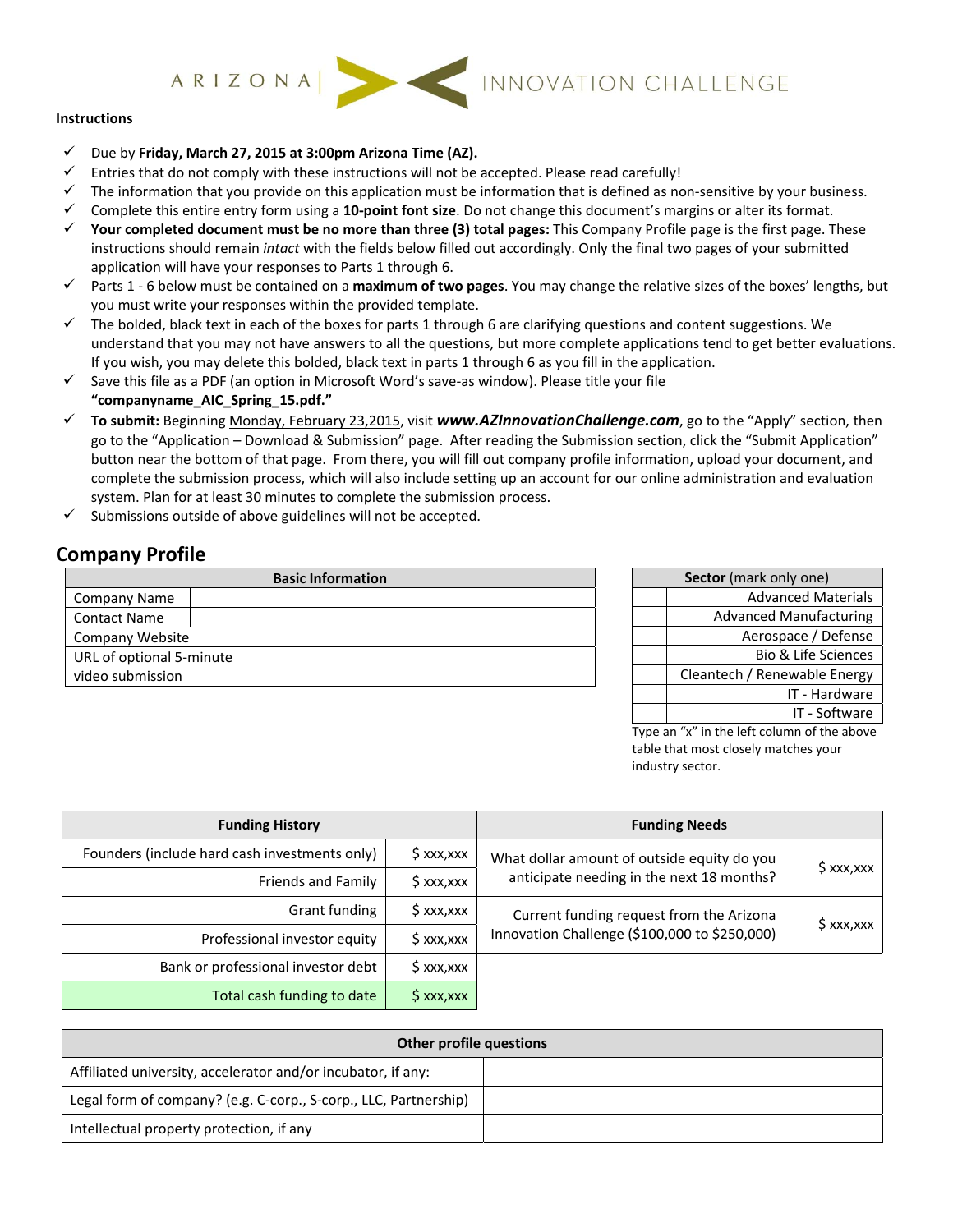|  |  |  | Part 1: "Elevator" Introduction |
|--|--|--|---------------------------------|
|--|--|--|---------------------------------|

**Brief elevator pitch for your company**

## **Part 2: Market and Industry Analysis**

**How large is your market? What market segments are you going after and why?**

**Is this market growing? How fast?** 

**Who is in the market already? What is the nature of competition – direction, indirect, substitutes?**

#### **Part 3: Go‐to‐Market Plan**

Who are (will be) your customers? Describe your engagement / discussions with them to date. Have you validated their **needs? Prove they are buying (or will buy) your product from you.**

**Describe how you win customers today. Describe your future customer acquisition strategy.**

**How will you displace any incumbents/competitors? How are you better/different than your competitors? What's your channel/partnership strategy, if any?**

**Part 4: Technical Product Description and Plan**

**Briefly describe your product or service.**

Technology Validation. (What evidence can you present that your product works as advertised? Future validation plans?)

**Describe the remaining product development risks and your plans to overcome them.**

Describe your product's advantages (features, for example) for end-users vs. substitute solutions (not just direct **competitors).**

**Describe your company's current intellectual property status and plans for the future. (Issued patents? Licensing agreements? Pending patent applications? Trade secrets?)**

Discussion of any non-IP barriers to entry for your market. Include what you have done to make it difficult for others to challenge you as well as what challenges you may face such as manufacturing arrangements, distribution contracts, **partnerships, etc.?**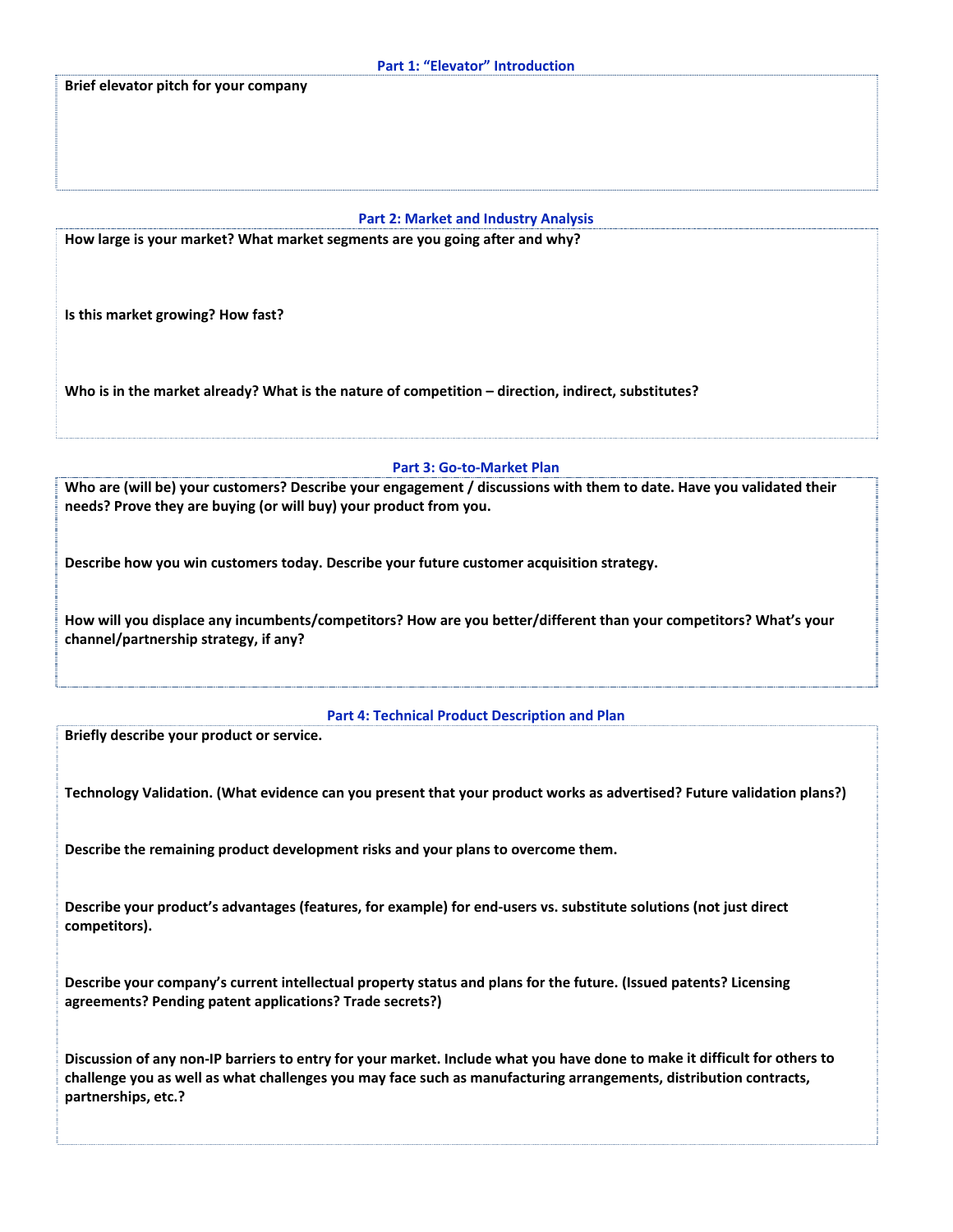#### **Part 5: Economics**

Pricing and downstream value analysis. Prove there is a compelling ROI for end-users and partners based on your pricing.

### **Financial model summary (you may not be able to fill every box – this is ok)**

|                       | 2015 | 2016 | 2017 | 2018 | 2019 |
|-----------------------|------|------|------|------|------|
| Number of Units Sold  |      |      |      |      |      |
| Avg. selling price    |      |      |      |      |      |
| Gross margin %        |      |      |      |      |      |
| Below in (\$000s)     |      |      |      |      |      |
| Revenues              |      |      |      |      |      |
| <b>EBITDA</b>         |      |      |      |      |      |
| Cash burned / created |      |      |      |      |      |
| Funding required      |      |      |      |      |      |

Note - Dollar amounts in the Financial Model Summary above should be in thousands. For example, \$1,000,000 would be *written as \$1,000 and \$10,000 would be written as \$10.* 

**Describe how your business scales**.

**Funding strategy. Describe your funding plans moving forward. What milestones will future funding events unlock?**

#### **Part 6: Risk vs. Talent Narrative**

What risks has your team mitigated so far (business-related and technical as it relates to your business)? What are the next **few major risk‐reduction milestones?**

**Briefly list and describe your key team members**.

Briefly describe any holes in your leadership team. What are your plans to address any recruiting needs in the next 18 mos.?

**Briefly list and describe your key advisors, and their contributions to date.**

**Parts 1 through 6 must completely fit ONLY on the 2 PAGES ! The Company Profile page (the first page above) does not count as one of the pages. We suggest you verify your final PDF file for length and formatting before submission upload ! ( Remove these notes for submission )**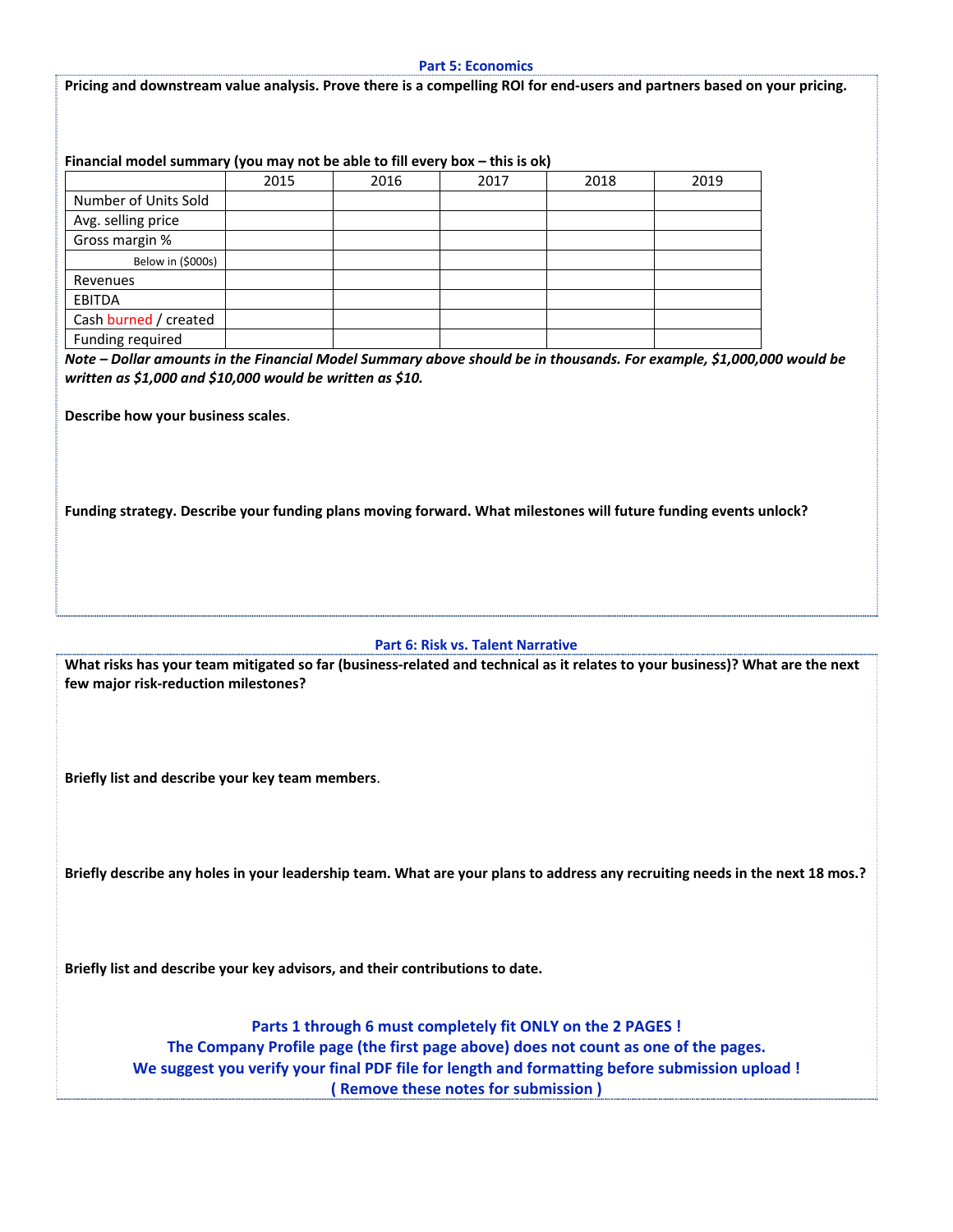## This is a map helps both entrepreneurs and evaluators explicitly link the application form and evaluation criteria.



| Form section                                                                  | <b>Description</b>                                                                                                                                                                                                                                                                                                                           |                                          | <b>Mapped Evaluation Criteria</b>                                                |
|-------------------------------------------------------------------------------|----------------------------------------------------------------------------------------------------------------------------------------------------------------------------------------------------------------------------------------------------------------------------------------------------------------------------------------------|------------------------------------------|----------------------------------------------------------------------------------|
| <b>ELEVATOR</b><br><b>INTRODUCTION</b>                                        | Provide a conscise and compelling summary of your<br>business, product and why your company would make an<br>excellent investment.                                                                                                                                                                                                           | <b>PRESENTATION</b><br><b>QUALITY</b>    | "ELEVATOR INTRO"                                                                 |
| GO-TO-MARKET<br><b>PLAN</b>                                                   | Breifly detail target customers, existing relationships, and<br>plans for your first few million in revenue.                                                                                                                                                                                                                                 | <b>MARKET</b><br><b>VALIDATION &amp;</b> | <b>CUSTOMER</b><br><b>ENGAGEMENT</b>                                             |
|                                                                               |                                                                                                                                                                                                                                                                                                                                              |                                          | PARTNERSHIP /<br><b>CHANNEL</b>                                                  |
|                                                                               |                                                                                                                                                                                                                                                                                                                                              |                                          | <b>MARKET SIZING</b><br><b>ANALYSIS</b>                                          |
| MARKET &                                                                      | Detail the size of the market, its segmentation and the<br>attractiveness of the industry to investors. Ideally, you will                                                                                                                                                                                                                    |                                          | <b>MARKET</b><br><b>SEGMENTATION</b>                                             |
| <b>INDUSTRY</b><br><b>ANALYSIS</b>                                            | be able to provide some context as to how your company<br>fits into the history of your market and why today's trends                                                                                                                                                                                                                        | <b>INDUSTRY</b>                          | <b>MARKET GROWTH</b>                                                             |
|                                                                               | favor your team and your technology.                                                                                                                                                                                                                                                                                                         | <b>ATTRACTIVE-</b><br><b>NESS</b>        | <b>INCUMBENTS'</b><br><b>POWER</b>                                               |
|                                                                               |                                                                                                                                                                                                                                                                                                                                              |                                          | COMPETITION, SUBS.<br>& DIFFERENTIATION                                          |
|                                                                               | A description of your product, product development<br>progress to date and the remaining challenges. Analysis of<br>the product's position in the market with comparisons to<br>direct competitors and indirect substitute products. Brief<br>comments on company's IP strategy. Mention any key non-<br>IP barriers to entry to the market. | PRODUCT /                                | COMPETITION, SUBS.<br>& DIFFERENTIATION                                          |
| <b>TECHNICAL</b><br><b>PRODUCT</b><br><b>DESCRIPTION &amp;</b><br><b>PLAN</b> |                                                                                                                                                                                                                                                                                                                                              | <b>SOLUTION</b>                          | <b>INTELLECTUAL</b><br><b>PROPERTY</b>                                           |
|                                                                               |                                                                                                                                                                                                                                                                                                                                              |                                          | <b>NON-IP BARRIERS TO</b><br><b>ENTRY</b>                                        |
|                                                                               |                                                                                                                                                                                                                                                                                                                                              |                                          | <b>TECHNOLOGY</b><br><b>VALIDATION</b>                                           |
|                                                                               |                                                                                                                                                                                                                                                                                                                                              |                                          | <b>PRODUCT</b><br><b>DEVELOPMENT RISK</b>                                        |
|                                                                               |                                                                                                                                                                                                                                                                                                                                              | <b>BUSINESS</b>                          | <b>PRICING</b>                                                                   |
| <b>ECONOMICS</b>                                                              | Prove that you understand pricing and its implications for<br>all your entire value-chain: margins for your suppliers,<br>margins for your channel partners and a return-on-<br>investment for the end-user.                                                                                                                                 | <b>MODEL</b>                             | DOWNSTREAM VALUE                                                                 |
|                                                                               |                                                                                                                                                                                                                                                                                                                                              |                                          | <b>COMPANY</b><br><b>ECONOMICS</b>                                               |
|                                                                               |                                                                                                                                                                                                                                                                                                                                              |                                          | <b>SCALABILITY</b>                                                               |
| <b>FUNDING PLAN</b>                                                           | What type of funding is best for you? Why? How much do<br>you need, when and over how many funding rounds?                                                                                                                                                                                                                                   |                                          | <b>FUNDING STRATEGY</b>                                                          |
|                                                                               | Discuss the major risks your company faces (i.e. what                                                                                                                                                                                                                                                                                        | RISK VS.                                 | <b>RISK NARRATIVE</b>                                                            |
| RISK VS. TALENT<br><b>NARRATIVE</b>                                           | milestones you will hit) in the next 18 months. Why is your<br>current team is the best group to tackle those risks? If you                                                                                                                                                                                                                  | <b>TALENT</b>                            | <b>TEAM MEMBERSHIP</b>                                                           |
|                                                                               | have near-term talent gaps how will you fill them?                                                                                                                                                                                                                                                                                           |                                          | <b>ADVISORS</b>                                                                  |
| FIVE-MIN. VIDEO                                                               | Submit a video that you think will best support your<br>application: e.g. a demo, a presentation, etc.                                                                                                                                                                                                                                       |                                          | HOLISTIC EVALAUTION USING THE CRITERIA<br>THAT BEST REFLECT THE VIDEO'S CONTENT. |

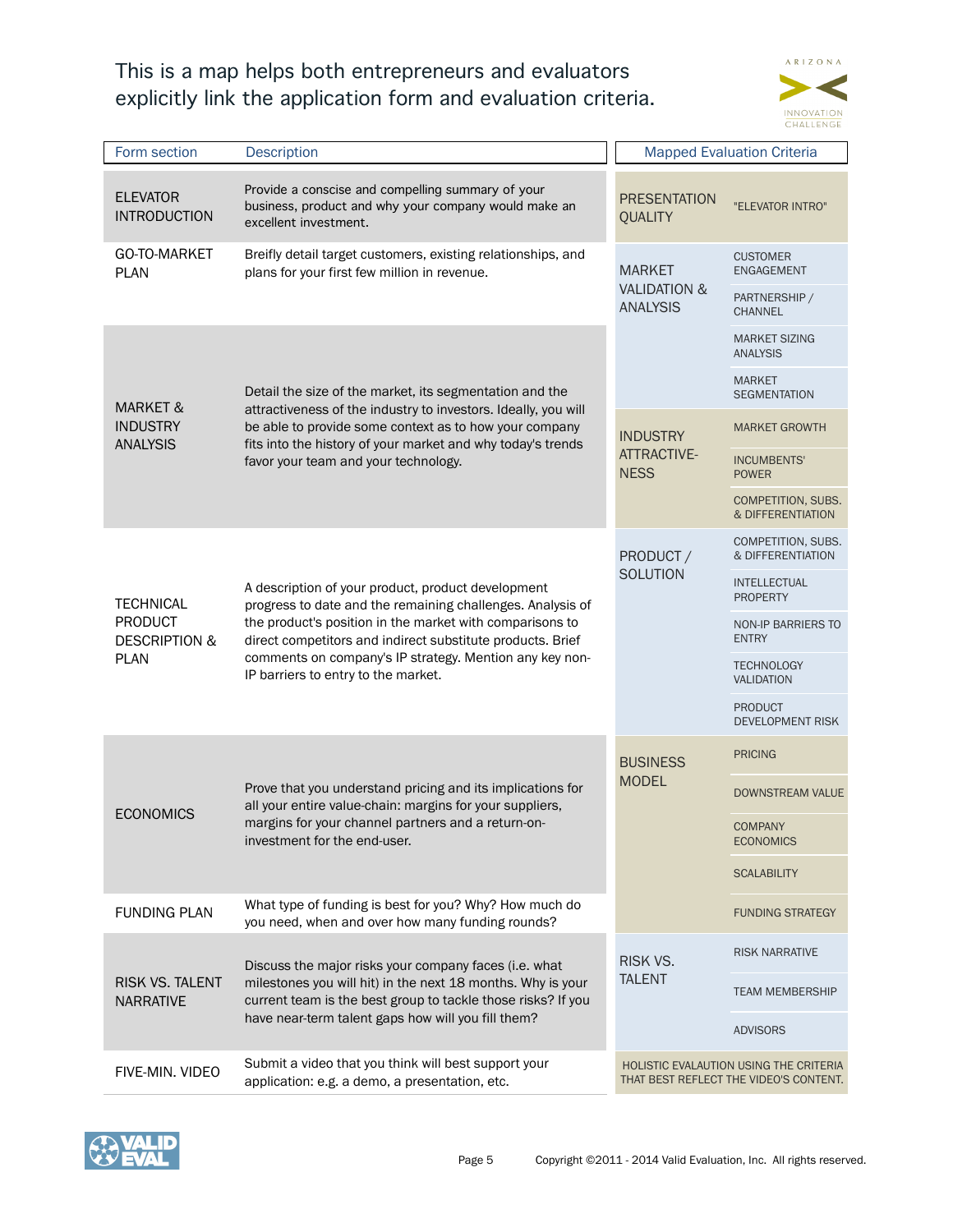## Challenge each evaluation criterion represents for Entrepreneurs



## CHALLENGE FOR COMPANY

|                                                    | <b>CUSTOMER ENGAGEMENT</b>                     | Prove you have meaningful relationships with early-adopters who either (1) are doing business with you, or (2) will<br>be doing business with you soon. Prove you can close deals.                   |
|----------------------------------------------------|------------------------------------------------|------------------------------------------------------------------------------------------------------------------------------------------------------------------------------------------------------|
|                                                    | PARTNERSHIP / CHANNEL                          | Prove: (1) you understand with whom you must partner and in what order; (2) that you are capable of<br>consummating these partnerships.                                                              |
| MARKET VALIDATION<br>& ANALYSIS                    | <b>MARKET SIZING ANALYSIS</b>                  | Prove you know how large your market is. How credible is your knowledge? This is aimed at the company's<br>analysis quality, not the relative size of the market.                                    |
|                                                    | <b>MARKET SEGMENTATION</b>                     | Use an identified pain-point to segment your market. Prove you understand which part of the market you are<br>targeting. How large is it? What sets this segment apart from the others?              |
|                                                    | <b>MARKET SIZE</b>                             | For investors, how attractive is this market's size? (Not an analysis task; but facts from the company help. This<br>dimension captures the reality of the market conditions the company is facing.) |
| <b>TRACTIVE-</b><br><b>INDUSTRY</b><br><b>NESS</b> | <b>MARKET GROWTH</b>                           | For investors, how attractive is this market's growth / its potential for growth?                                                                                                                    |
|                                                    | <b>INCUMBENTS' POWER</b>                       | For investors, how attractive is this market in terms of existing competitors', suppliers' and customers' power?                                                                                     |
|                                                    | COMPETITION, SUBS. &<br><b>DIFFERENTIATION</b> | Prove you see the world through the eyes of end-users. Prove they will choose you given limited resources and<br>myriad choices. Have you thought about indirect substitute products?                |
|                                                    | INTELLECTUAL PROPERTY                          | Convince investors you control valuable, protectable intellectual property and that your advantage is durable.                                                                                       |
|                                                    | NON-IP BARRIERS TO ENTRY                       | Argue you will overcome the non-IP barriers to you in your market, and that you will build barriers against others<br>who will seek to imitate your successes.                                       |
| PRODUCT / SOLUTION                                 | <b>TECHNOLOGY VALIDATION</b>                   | Prove that your technology works well. To what (external) evidence can you point?                                                                                                                    |
|                                                    | PRODUCT DEVELOPMENT RISK                       | Prove your product will get to market when you say it will. How is your team managing product maturity and scale-<br>up risks?                                                                       |
|                                                    | <b>PRICING</b>                                 | Prove: your value-based pricing model; you understand your competitors' pricing; and the resulting gross margins<br>will support your business.                                                      |
|                                                    | DOWNSTREAM VALUE                               | Analyze end-users' ROI in terms of time, cost and/or quality. Provide evidence that downstream partners make<br>attractive margins.                                                                  |
| BUSINESS MODEI                                     | <b>COMPANY ECONOMICS</b>                       | Integrate your financial models into coherent, holistic financial projections. Prove you are staging investments and<br>projects intelligently. Detail your production strategy.                     |
|                                                    | <b>SCALABILITY</b>                             | Argue your business gets more attractive as it grows. What's required to reach economies of scale (and, if<br>appropriate, economies of scope)?                                                      |
|                                                    | <b>FUNDING STRATEGY</b>                        | Convince investors (1) you know what type of financing is appropriate for you, (2) you will make investors money,<br>(3) you have a clear exit strategy.                                             |
| <b>ALENT</b>                                       | <b>RISK NARRATIVE</b>                          | Building a company is hard. Don't gloss over that fact. Outline the big challenges you face. Discuss risk mitigation:<br>past achievements and future milestones.                                    |
| $\vdash$<br>RISK VS.                               | <b>TEAM MEMBERSHIP</b>                         | Do you have the key people and core capabilities you need to get to the next few milestones? If not, convince<br>judges you have a credible recruiting plan and can fill personnel gaps.             |
|                                                    | <b>ADVISORS</b>                                | Argue you have advisors and/or directors who provide wisdom and advice. Present evidence they are both stage-<br>appropriate and sincerely engaged.                                                  |
| PRESENTATION<br><b>OUALITY</b>                     | "ELEVATOR INTRO"                               | Write a clear, concise description of what your business does, what your product is, and where you are in your<br>evolution. Readers should "get it" after reading this.                             |
|                                                    | DATA QUALITY & ATTRIBUTION                     | Support your arguments with relevant, properly attributed data to enhance your credibility.                                                                                                          |
|                                                    | <b>QUALITY OF PROSE</b>                        | Prove you write clearly and argue convincingly.                                                                                                                                                      |
| <b>FUNDING READINESS</b>                           |                                                | This is a completely subjective dimension that WILL NOT AFFECT your score. We include it here to give you a<br>sense of how close your team might be to raising risk capital.                        |

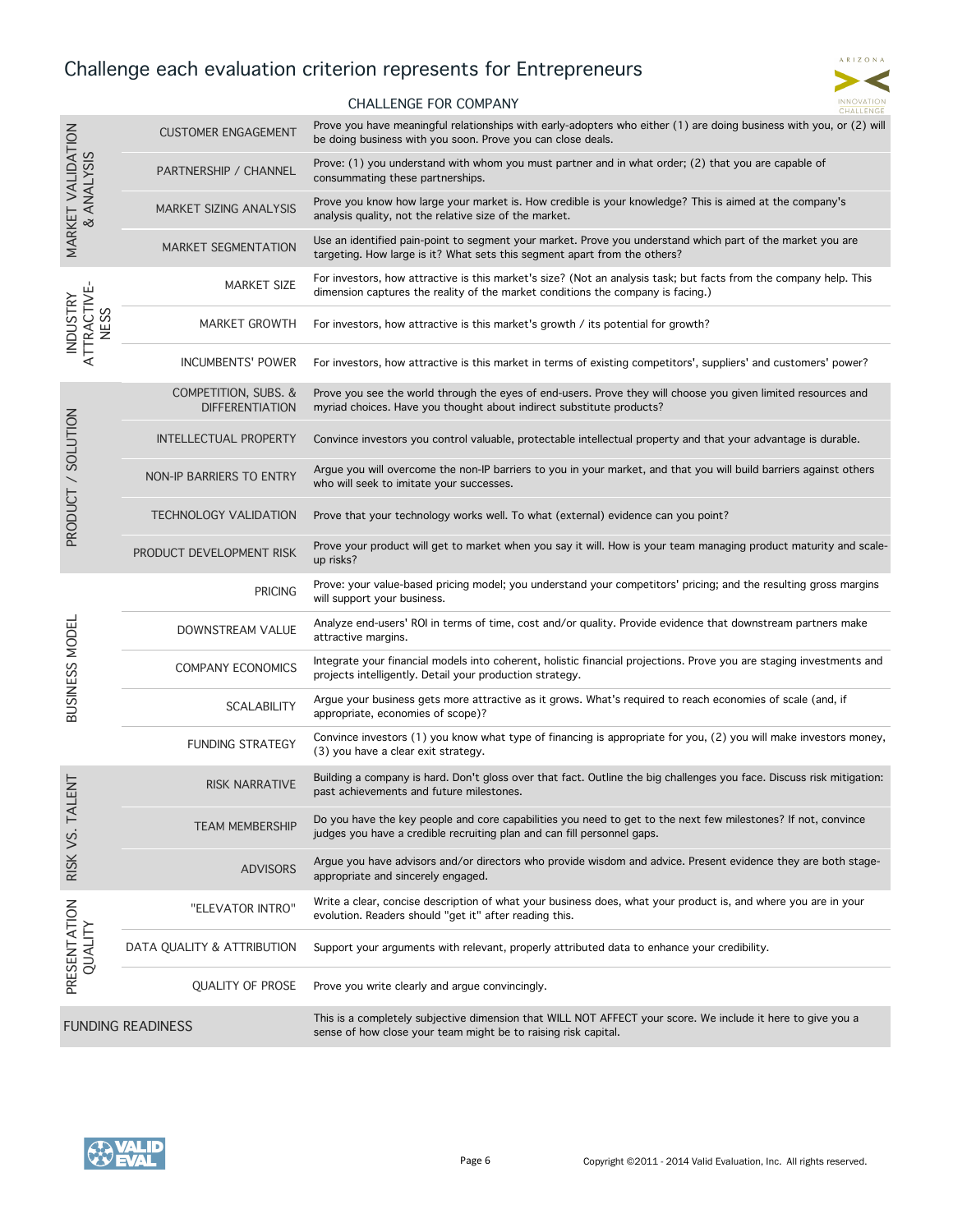# Spring 2014 AIC Evaluation Criteria Details ARIZONAL INNOVATION CHALLENGE page 1 of 2



|                                                             |                                           | DOES NOT MEET EXPECTATIONS                                                                                                      | MOVING TOWARD EXPECTATIONS                                                                                                  | MEETS EXPECTATIONS                                                                                         | <b>EXCEEDS EXPECTATIONS</b>                                                                                              |
|-------------------------------------------------------------|-------------------------------------------|---------------------------------------------------------------------------------------------------------------------------------|-----------------------------------------------------------------------------------------------------------------------------|------------------------------------------------------------------------------------------------------------|--------------------------------------------------------------------------------------------------------------------------|
| <b>MARKET</b><br><b>VALIDATION &amp;</b><br><b>ANALYSIS</b> | <b>CUSTOMER</b><br><b>ENGAGEMENT</b>      | No evidence of customer<br>engagement.                                                                                          | Some evidence of customer<br>engagement. Meeting with key early-<br>adopters and longer-term<br>customers.                  | Evidence of customer engagement<br>and deepening relationships.                                            | Significant evidence of customer<br>engagement. In revenue, growing<br>sales pipeline.                                   |
|                                                             | PARTNERSHIP /<br><b>CHANNEL</b>           | No evidence of partnership / channel<br>development.                                                                            | Identified potential partners. No<br>evidence of relationship building.                                                     | Identified required partners. Evidence<br>of progressing relationships.                                    | Required partnerships formally in<br>place.                                                                              |
|                                                             | <b>MARKET SIZING</b><br><b>ANALYSIS</b>   | No evidence of market sizing<br>analysis.                                                                                       | Incomplete market sizing. Supported<br>by inadequate or questionable data.                                                  | Credible market sizing. Supported by<br>comprehensive data analysis.                                       | Superior market sizing. Supported by<br>top-down and bottom-up data<br>analysis.                                         |
| weight 17%                                                  | <b>MARKET</b><br><b>SEGMENTATION</b>      | No evidence of market<br>segmentation.                                                                                          | Coarse targeting. Likely over-<br>reporting addressable market<br>segment(s).                                               | Concisely defined market<br>segmentation. Appropriately focused<br>on the right customers.                 | Precision customer targeting of<br>market. Ignores non-optimal<br>customers.                                             |
| <b>INDUSTRY</b><br>ATTRACTIVE-<br><b>NESS</b>               | <b>MARKET SIZE</b>                        | Market is too small to support a VC<br>or angel return, even at 100%<br>dilution.                                               | Medium-sized market. Must<br>dominate market to realize a venture<br>return.                                                | Large market. Investor returns<br>supported if significant market share<br>is won.                         | Multi-billon dollar market. VC returns<br>realized in the past. Significant<br>opportunity for innovators.               |
|                                                             | <b>MARKET GROWTH</b>                      | Zero or negative market growth.                                                                                                 | Market growing in step with<br>economy.                                                                                     | Market growing significantly faster<br>than the economy.                                                   | Explosive market growth. Increasing<br>number of opportunities for<br>innovators.                                        |
| weight 17%                                                  | <b>INCUMBENTS'</b><br><b>POWER</b>        | Incumbents often stifle startups in<br>this industry. Incumbents sometimes<br>"buy" business, actively "crush" new<br>entrants. | Powerful incumbents sometimes<br>stifle innovation. Value chain slow to<br>accept newcomers.                                | Opportunity for startups to innovate<br>in this industry. Value chain and end-<br>users open to newcomers. | Excellent opportunity. Incumbents<br>look to startups for innovation.<br>Incumbent / startup partnerships<br>common.     |
| PRODUCT /<br><b>SOLUTION</b>                                | COMPETITION, SUBS.<br>& DIFFERENTIATION   | No evidence of competitive analysis.<br>Undifferentiated product.                                                               | Incomplete or too narrow<br>competitive analysis. Weak product<br>differentiation.                                          | Thorough competitive analysis.<br>Strongly differentiated product.<br>Accounted for most substitutes.      | Persuasive competitive analysis.<br>Highly differentiated, accounted for<br>all substitutes, provides novel<br>solution. |
| weight 17%                                                  | <b>INTELLECTUAL</b><br><b>PROPERTY</b>    | No evidence of defensible IP.                                                                                                   | Unclear or flawed IP protection<br>and/or ownership.                                                                        | Evidence of exclusive licensee or<br>owner of meaningful IP.                                               | Evidence of multiple patents issued<br>or allowed.                                                                       |
|                                                             | <b>NON-IP BARRIERS TO</b><br><b>ENTRY</b> | No evidence non-IP barriers<br>addressed. No plans to overcome or<br>erect market barriers.                                     | Acknowledges some non-IP barriers.<br>Plan remains incomplete.                                                              | Effectively addresses non-IP barriers<br>to entry. Presents comprehensive<br>plan.                         | Persuasively attacks non-IP barriers<br>to entry. Evidence of building their<br>own barriers to entry.                   |
|                                                             | <b>TECHNOLOGY</b><br><b>VALIDATION</b>    | No evidence of technical validation,<br>even for product plans / designs.                                                       | Evidence of initial validation. Designs<br>and / or models vetted by external<br>experts, but have not fielded<br>products. | Evidence of stage-appropriate<br>validation. Demonstrates clear plan<br>to complete remaining validation.  | Impeccable validation. Undeniable<br>evidence technology is commercially<br>viable.                                      |
|                                                             | <b>PRODUCT</b><br><b>DEVELOPMENT RISK</b> | Massive product development risk.<br>Still in conceptual stage.                                                                 | Significant product development risk<br>remains. Development plans<br>insufficiently thorough.                              | Product development risk medium to<br>low. Remaining development well<br>planned.                          | Product development risk minimal.<br>Design, engineering and<br>manufacturing issues resolved.                           |

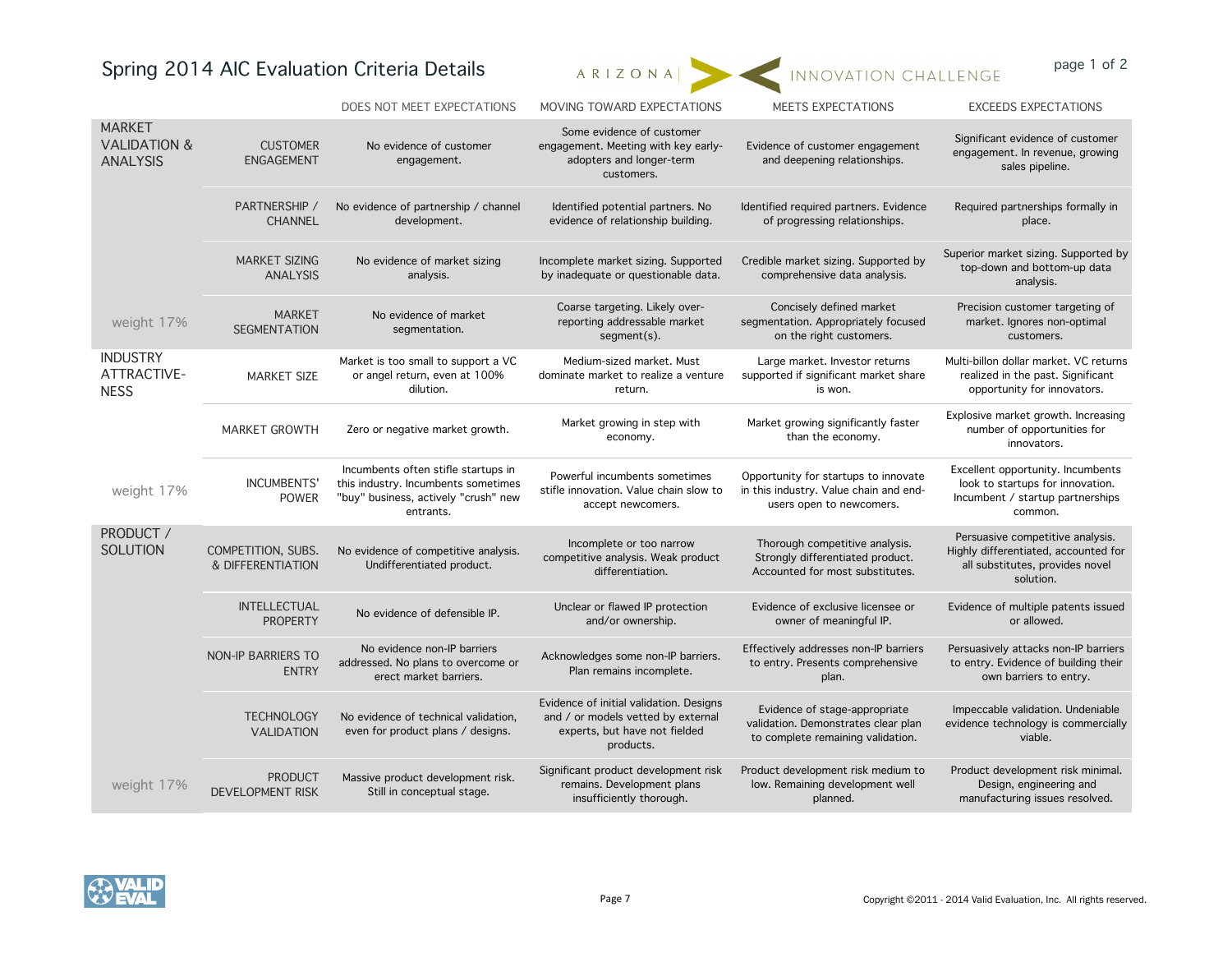# Spring 2014 AIC Evaluation Criteria Details ARIZONAL INNOVATION CHALLENGE page 2 of 2



|                                    |                                                 | DOES NOT MEET EXPECTATIONS                                                                                 | MOVING TOWARD EXPECTATIONS                                                                                    | MEETS EXPECTATIONS                                                                                                 | <b>EXCEEDS EXPECTATIONS</b>                                                                                   |
|------------------------------------|-------------------------------------------------|------------------------------------------------------------------------------------------------------------|---------------------------------------------------------------------------------------------------------------|--------------------------------------------------------------------------------------------------------------------|---------------------------------------------------------------------------------------------------------------|
| <b>BUSINESS</b><br><b>MODEL</b>    | <b>PRICING</b>                                  | No evidence of pricing analysis.                                                                           | Pricing seems valid. Presented<br>incomplete argument.                                                        | Pricing argued credibly. Attractive<br>returns for customers while<br>supporting company operations.               | Validated selling price(s). High<br>confidence gross margins will<br>support business.                        |
|                                    | <b>DOWNSTREAM</b><br><b>VALUE</b>               | No evidence of downstream value<br>analysis. Cannot say how partners<br>and end-users will profit.         | Addresses some downstream value<br>issues. Adequate description of<br>downstream margins and end-user<br>ROI. | Effectively addresses downstream<br>value issues. Some evidence<br>downstream partners profit or end-<br>user ROI. | Proven downstream value. Strong<br>evidence of downstream gross<br>margins and excellent end-user ROI.        |
|                                    | <b>COMPANY</b><br><b>ECONOMICS</b>              | Incomplete financial projections. Key<br>information omitted.                                              | Unrealistic financial projections.<br>Assumptions need revisions.                                             | Credible financial projections.<br>Includes key non-monetary line<br>items.                                        | Convincing financial projections.<br>Projections convey intimate<br>understanding of this business.           |
|                                    | <b>SCALABILITY</b>                              | Very difficult, perhaps impossible, to<br>scale business as presented.                                     | Incomplete scaling plan. Some areas<br>lack credibility.                                                      | Feasible scaling plan. Unproven.                                                                                   | Validated scaling strategy.<br>Successful analogs exist.                                                      |
| weight 17%                         | <b>FUNDING STRATEGY</b>                         | No analysis of funding plans. Not<br>clear if company pursuing<br>appropriate funding sources.             | Inadequate funding plan to get to<br>market. Unrealistic valuation and<br>capital intensity problems.         | Effective funding plan. Addresses<br>follow-on financing requirements (if<br>applicable).                          | Relevant, recent exit multiples<br>provided. Capital efficiency well<br>argued.                               |
| RISK VS.<br><b>TALENT</b>          | <b>RISK NARRATIVE</b>                           | Failed to present challenges and<br>risks. Areas of risk being ignored or<br>hidden.                       | Inadequate risk analysis. Some areas<br>of risk addressed, others glossed<br>over / omitted.                  | Credible risk analysis. Areas of risks<br>effectively addressed, weaknesses<br>minimized.                          | Highly credible risk analysis.<br>Anticipates investors' questions and<br>instills confidence.                |
|                                    | <b>TEAM MEMBERSHIP</b>                          | Seriously flawed. Team requires new<br>talent.                                                             | Capable of limited progress. Team<br>recognizes gaps in personnel, but<br>presents no plan to address needs.  | Capable of significant progress.<br>Team presents specific plan to<br>address personnel needs.                     | Highly capable. Team with excellent<br>composition. No near-term personnel<br>gaps.                           |
| weight 24%                         | <b>ADVISORS</b>                                 | No evidence of engaged advisors.                                                                           | Advisors engaged. Missing key areas<br>of advising expertise.                                                 | Advisors actively engaged.<br>Comprised of appropriate technology<br>and business experts.                         | Advisors productively engaged.<br>Evidence of they supported previous<br>milestone(s).                        |
| <b>PRESENTATION</b><br>QUALITY     | "ELEVATOR INTRO"                                | Ineffective introduction. Failed to<br>provide concise business proposition.                               | Adequate introduction. Gradually<br>conveyed company's purpose and<br>value. Should be more crisp.            | Effective introduction.<br>Systematically conveys company's<br>purpose and value.                                  | Exceptional introduction.<br>Immediately conveys company's<br>purpose and value.                              |
|                                    | <b>DATA QUALITY &amp;</b><br><b>ATTRIBUTION</b> | Poorly supported by data. Little to<br>no attribution of sources.                                          | Partially supported by data. Some<br>attribution of sources.                                                  | Credibly supported by data. Data<br>sources are properly attributed.                                               | Persuasively supported by<br>meaningful data. Fully attributed<br>data greatly enhances investment<br>thesis. |
| weight 8%                          | <b>QUALITY OF PROSE</b>                         | Poorly written. Very difficult to<br>impossible to follow argument.<br>Several spelling or grammar errors. | Moderately written. Sometimes<br>difficult to follow argument. A few<br>spelling / grammar errors.            | Effectively written. Convincing, easy<br>to follow argument. No spelling or<br>grammar errors.                     | Clearly and persuasively written.<br>Compelling arguments. No spelling or<br>grammar errors.                  |
| <b>FUNDING</b><br><b>READINESS</b> | weight 0.0%                                     | Never                                                                                                      | Years                                                                                                         | Months                                                                                                             | Very soon, if not now.                                                                                        |